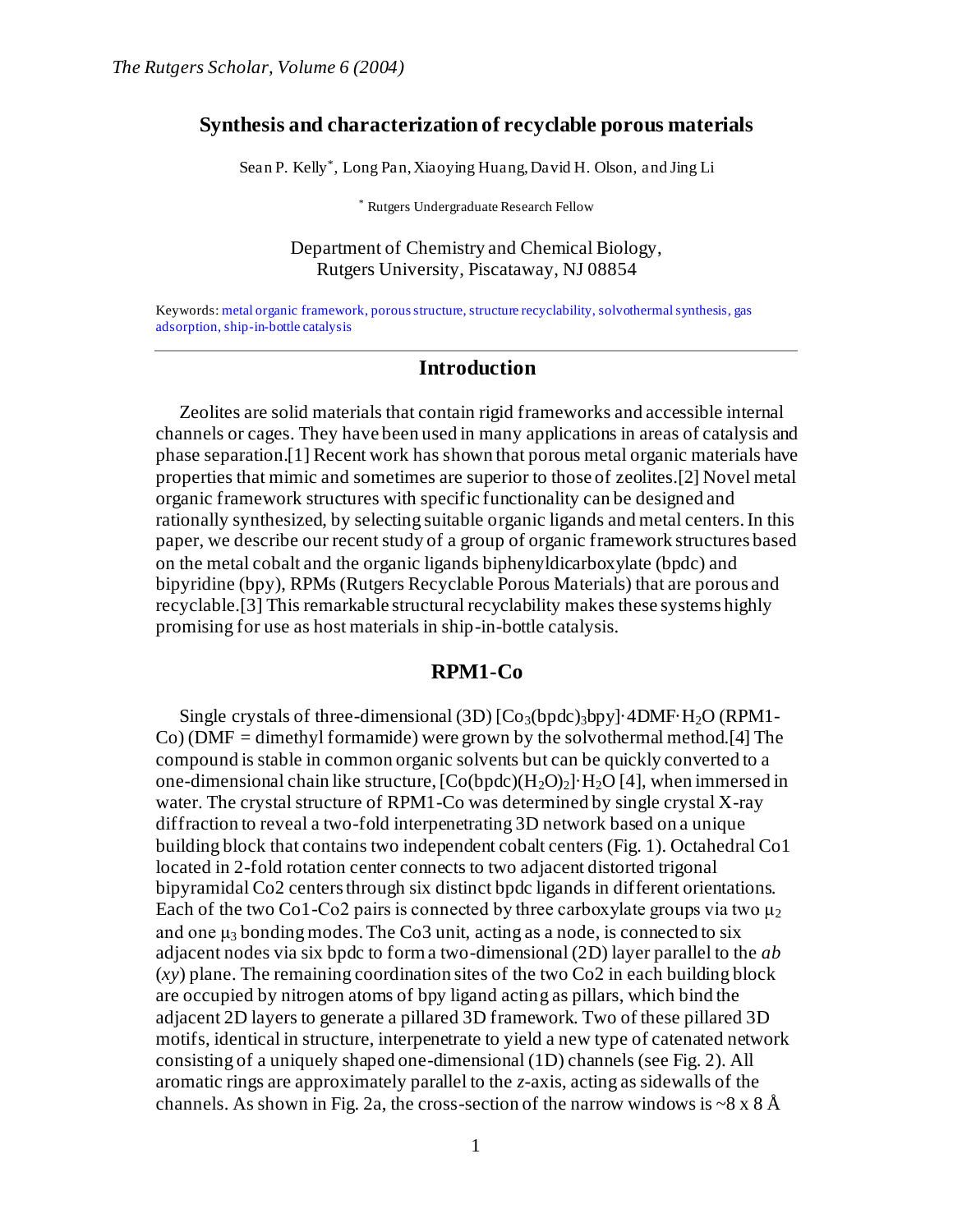and the size of supercage is  $\sim$ 11 x 11 x 5 Å, calculated by subtracting the Van der Waals radii of carbon atoms 1.65-1.70 Å. DMF and  $H_2O$  molecules fill in these channels (Fig. 2a). The thermal stability of RPM1-Co was examined by thermogravimetric (TG) experiment in either air or under nitrogen atmosphere. Both experiments indicated a weight loss of  $\approx$ 22.7% around 180 °C, corresponding to the weight of all guest water and DMF molecules (calc. 22.7%). Upon further heating, the desolvated samples showed no signs of decomposition up to 400 °C.

RPM1-Co showed strong sorption capacity for hydrocarbons. At 80 °C, the measured sorption capacities for propylene (600 Torr), n-hexane (vapor, 90 Torr), and cyclohexane (vapor, 60 Torr) were 12, 15, and 19 wt%, measured relative to mass of RPM1-Co, respectively. The sorption capacity for cyclohexane (19 wt%) was even larger than that of one of the most open zeolites, H-Y (17 wt%), which demonstrated the high porosity of our coordination polymer. Experimental sorption isotherms for n-hexane and cyclohexane at various temperatures were determined. Fits to the Langmuir equation yielded isosteric heats of sorption, 72 and 65 kJ/mol for n-hexane and cyclohexane, respectively. The heat of n-hexane sorption on RPM1- Co was considerably larger than that for a typical zeolite (e.g.,  $53 \text{ kJ/mol}$  for H-Y), and was close to, although not as large as, that for H-ZSM-5 (82 kJ/mol). The large isosteric heat suggested the strong sorption of these hydrocarbons in the pores of RPM1-Co.

The photolysis of o-MeDBK (DBK = dibenzylketone) on RPM1-Co was investigated using a 500 W medium- pressure mercury lamp. When adsorbed on FAU or MFI zeolites, o-MeDBK typically undergoes two photoreactions: (a)  $\alpha$ cleavage followed by loss of carbon monoxide to form a geminate pair of hydrocarbon radicals, which undergo geminate (product AB) or random combination (products AA, AB and BB), and (b) an intramolecular hydrogen abstraction followed by cyclization to form a cyclopentanol, CP. Photolysis of o-MeDBK on RPM1-Co produced only AB with 60% yield in reaction (a), corresponding to a "cage effect" of 100% (compared to a cage effect of 70% for photolysis of o-MeDBK in NaX) [6]. The yield of CP was 40% in reaction (b). This yield of CP is much higher than the values found in other zeolites, for example, NaX, where the maximum yield is  $\sim$ 10%. In addition, it was observed that only ~50% of the overall products could be extracted before breaking the RPM1-Co framework. The remaining 50% of the products were recovered only after RPM1-Co was immersed in water and completely converted to the 1D  $[Co(bpdc)(H_2O)_2] \cdot H_2O$ , giving a 100% mass balance. For NaX, the mass balance of the same experiment was 60-70%. The results from the photolysis experiment show the potential of RPM1-Co to be used as "smart" porous host for "ship-in-bottle" synthesis.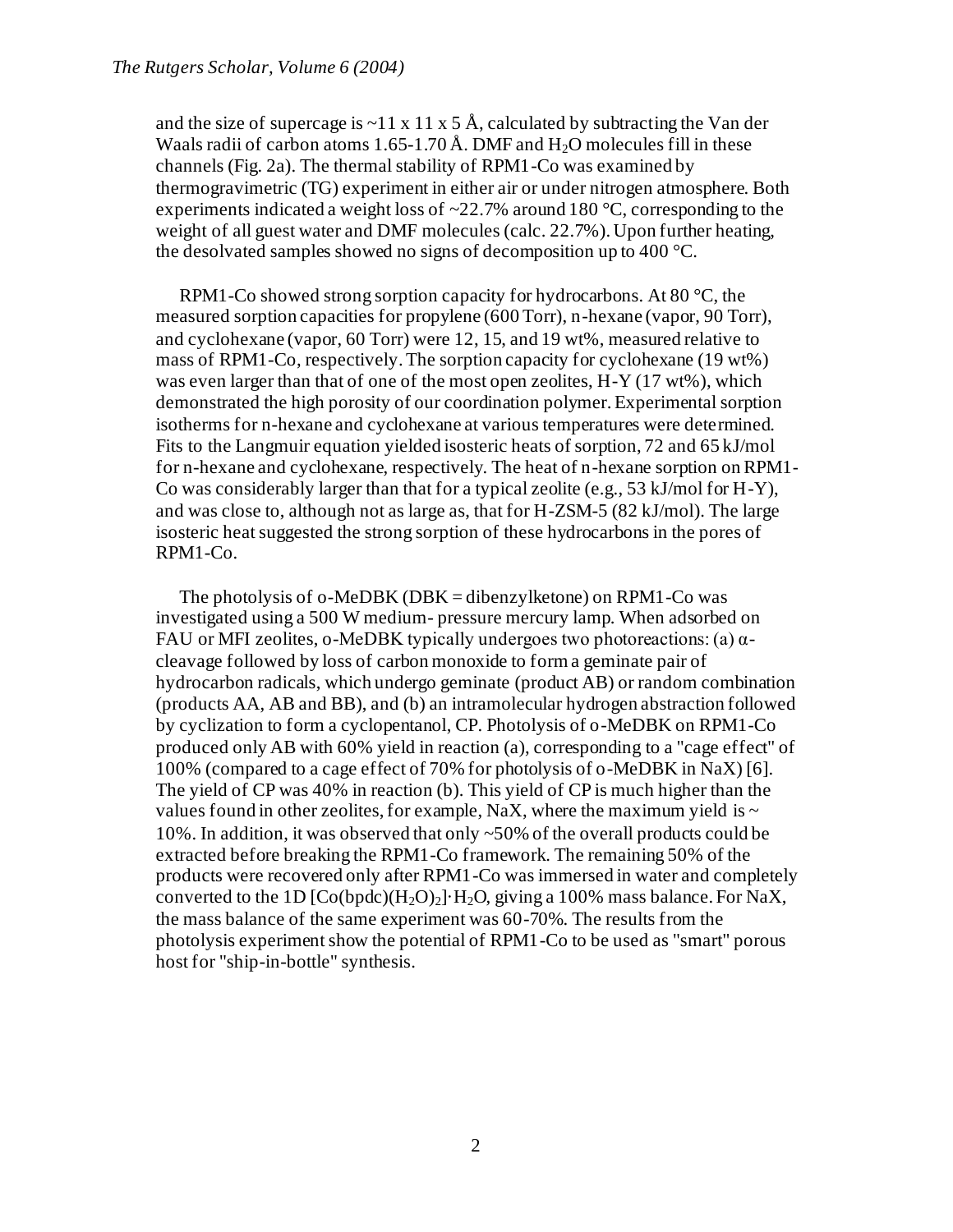#### **RPM2-Co**

A second member of the RPMs is RPM2-Co or  $[Co(bpdc)(by)] \cdot 0.5DMF$ , DMF = dimethylformamide, synthesized by mixing  $[Co(bpdc)(py)_2] \cdot H_2O$  (py = pyridine), a two-dimensional structure,[5] and bpy in the molar ratio of 1:4. The reaction was carried out in a Teflon-lined autoclave containing 5mL of DMF and heated at 120 °C for one day. RPM2-Co was insoluble in common solvents including methanol, DMF, ether, acetonitrile, chloroform, benzene and toluene. However, it can be readily transformed to the same 1D structure [Co(bpdc)(H2O)2]·H2O as in the case of RPM1-Co, when immersed in a hot water/ethanol solution. Upon a mild chemical process, [5] the 1D structure can be converted back to  $[Co(bpdc)(py)_2]$  H2O, thus completing the cycle. X-ray analysis performed on a single crystal of RPM2- Co revealed a structure possessing a non-interpenetrating, three-dimensional network as shown in Fig. 3a. The basic building block,  $Co_2(bpdc)_{4}(bpy)_{4}$ , is shown in Fig. 3b. The structure contains 1D rectangular channels with a cross section of  $\sim$  5.6 x 3 Å calculated based on van der Waals radius of carbon. These channels run along the  $\alpha$ axis. The solvent molecules (DMF) are arranged in a head-to- tail fashion within these channels.

Under a nitrogen environment, thermal gravimetric analysis (TGA) performed on the as-synthesized RPM2- Co showed one step weight loss of 10 % in the range of 160-250 °C, equivalent to the loss of two DMF. The framework structure was stable up to 350 °C. Like RPM1-Co, RPM2-Co also displayed a high sorption capacity for hydrocarbons. The adsorption capacities were 9 wt%, 11 wt% and 15 wt% for cyclohexane, propene, and ortho-xylene, respectively.

In conclusion, we have designed and synthesized a unique group of recyclable porous materials that show unprecedented sorption and catalytic properties. We have also investigated their sorption properties. Future work will focus on new members of RPMs with various pore size and shape, and on their possible applications.

## **Experiment**

*Synthesis* of RPM1-Co: In a typical synthesis, 0.3 mmol of  $[Co(bpdc)(H_2O)_2]$ <sup>1</sup>H<sub>2</sub>O (white-gray), prepared as previously reported, and bpy (0.1mmol) were stirred in DMF (10mL) and well mixed. The solution was then transferred into an acid digestion bomb, closed and heated at 150 °C for 3 days, giving rise to deep-purple columnar crystals of RPM1-Co [7] in high yield (129.1mg, ~94.5%). A 13.5 mg of the round product was immersed in distilled water for 30 min, yielding  $[Co(bpdc)(H<sub>2</sub>O)<sub>2</sub>]·H<sub>2</sub>O$  in quantitative yield (10.4mg, cal. 10.5mg).

*Synthesis* of RPM2-Co: A 2D compound  $[Co(bpdc)(py)_2] \cdot H_2O$  and bpy in the molar ratio of 1:4 were reacted in a Teflon-lined autoclave (5 mL of DMF) at 120 °C for one day. Orange needle-like crystals of RPM2- Co were obtained as the major phase in 90% yield.[8]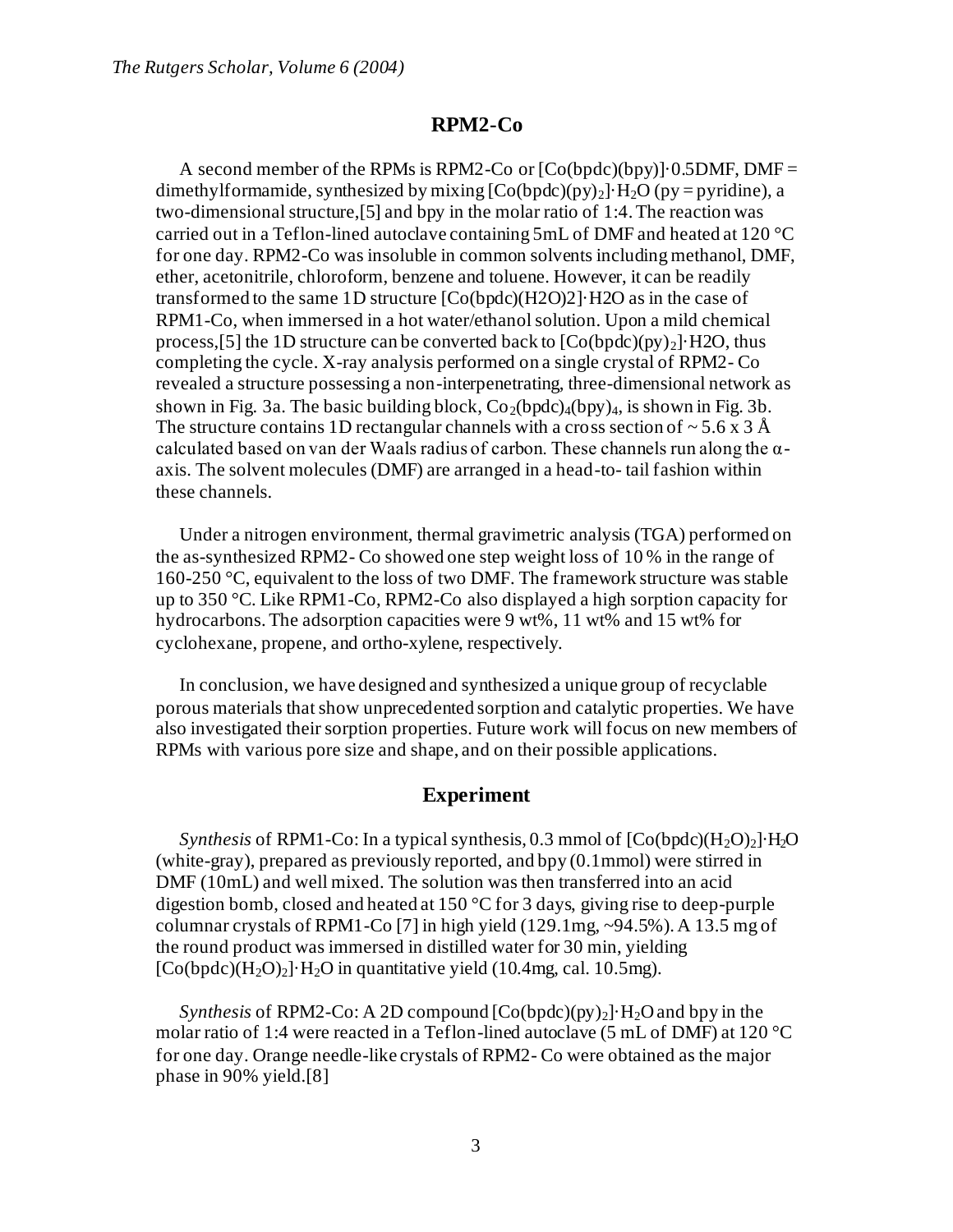# **Acknowledgment**

Partial support from the National Science Foundation (Grants DMR-0094872) is gratefully acknowledged.

## **References**

[1] D. W. Breck, *Zeolite Molecular Sieves: Structure, Chemistry and Use* (John Wiley & Sons, Inc., New York) **1974**. R. M. Barrer, *Zeolites and Clay Minerals as Sorbents and Molecular Sieves* (Academic Press, London) 1978.

[2] J. S. Seo, D. Whang, H. Lee, S. I. Jun, J. Oh, Y. J. Jeon, K. Kim, *Nature*, **2000**, 404, 982.

[3] Pan, L., Liu, H.-M.; Lei, X.-G.; Huang, X.-Y.; Olson, D. H.; Turro, N. J.; Li, J. Angew. *Chem. Int. Ed.*, **2003**, 42, 542. Pan, L., Liu, H.-M.; Kelly, S. P.; Huang, X.- Y.; Olson, D. H.; Li, J. *J. Chem. Soc. Chem. Comm.*, **2003**, 854.

[4] Li, J. Chen, Z.; Wang, R. -J.; Proserpio, D. M. *Coordination Chemistry Review*, **1999**, 190-192, 707- 735.

[5] L. Pan, N. Ching, X. -Y. Huang, J. Li, *Inorg. Chem*. **2000**, 39, 5333.

[6] X. Lei, Jr. C. E. Doubleday, M. B. Zimmt, N. J. Turro, *J. Am. Chem. Soc.*, **1986**, l08, 2444.

[7] Crystal data of  $[Co_3(bpdc)_3(bpy)]$ ·4DMF·H<sub>2</sub>O (RPM1-Co): orthorhombic crystal system, space group *Pbcn*, *a* = 14.195(3), *b* = 25.645(5), *c* = 18.210(4) Å, *V* = 6629(2)  $\AA^3$ , Z = 4,  $d_{\text{calc}}$  = 1.367 g cm<sup>-3</sup>,  $\leq$  (MoK<sub>α</sub>) = 0.71073 Å. The structure was solved by direct methods. The refinement by full-matrix least squares gave final  $R_1 =$ 0.056 from 3662 reflections with intensity  $I \& 242$ ;  $2\%$  sgr;(*I*) for 384 variables. Powder X-ray diffraction (PXRD) analysis of the polycrystalline samples was in excellent agreement with the calculated PXRD pattern produced by single crystal data.

[8] Crystal data of [Co(bpdc)(bpy)]·0.5DMF (RPM2-Co): monoclinic crystal system, space group C2/c,  $a = 9.523(2)$ ,  $b = 20.618(4)$ ,  $c = 25.814(5)$  Å,  $\beta = 96.20(3)$ °,  $V =$ 5050.5(17) $\AA$ 3, *Z* = 4,  $d_{\text{calcd}}$  = 1.294 g·cm<sup>-3</sup>. All measurements were made on a Enraf-Nonius CAD4 diffractometer with graphite-monochromated  $M_0K_\alpha$  Radiation.  $R1=$ 0.123 from 2030 reflections with intensity *I* >2(*I*).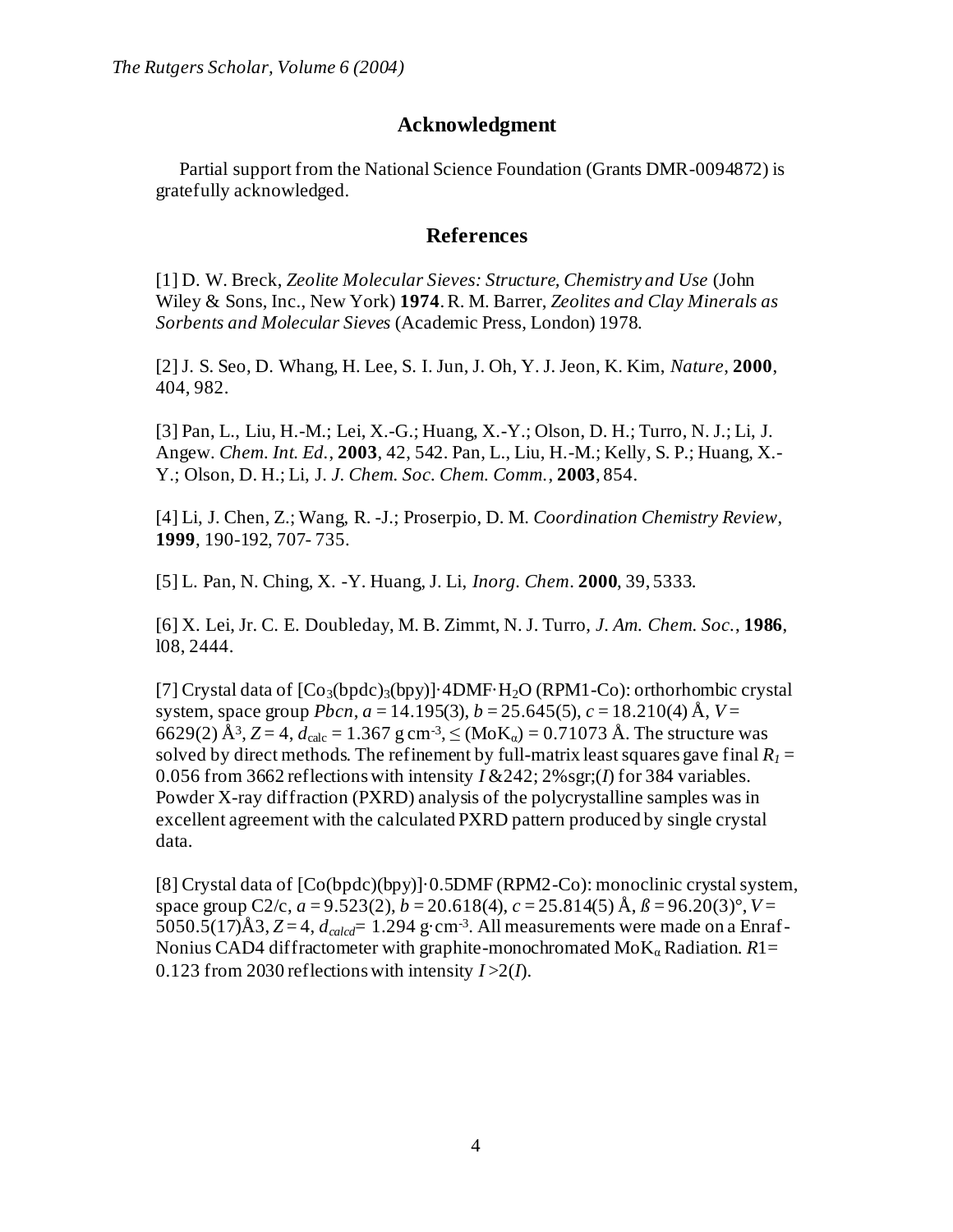# **Figures and Captions**



Figure 1. The  $Co_3(bpdc)_{6}(bpy)_{2}$  building unit in RPM1-Co. Co (light blue), O (red), N (blue), C (gray).



Figure 2. (a) Side (100) view of one-dimensional channel in RPM1-Co with solvent molecules (gold). (b) Top (001) view of the channels showing the window openings.